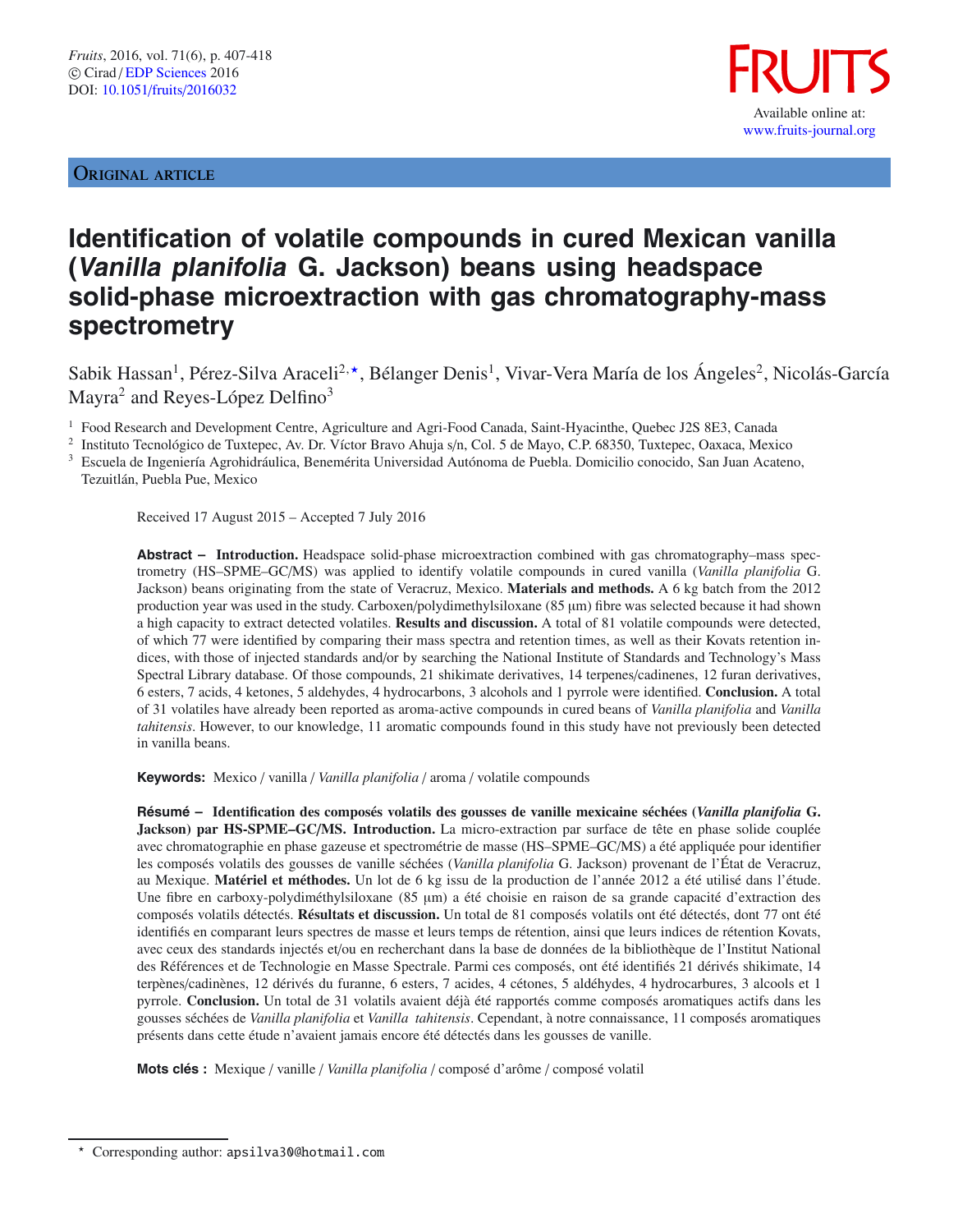# **1 Introduction**

The fruit of the orchid *Vanilla planifolia* was first used in Mexico by the Aztecs to scent their temples and flavor their drinks. Historically, the Aztecs protected the secrets of the production of domesticated vanilla to flavor chocolate; it was also used to pay tribute to the emperor and the gods. The history of vanilla is full of traditions and it has been valued throughout the centuries for culinary, medicinal and religious reasons. It is currently the second most expensive spice after saffron [\[1](#page-9-0)]. The use of vanilla became familiar during the conquest of Mexico by the Spaniards; the plant was spread throughout the world and is now grown in tropical regions such as Madagascar, Papua New Guinea, Uganda, Indonesia, India, Tahiti, the Comoro Islands, Mayotte, Reunion Island and Mexico [\[2\]](#page-9-1). Although Mexico is no longer the leading producer of vanilla, it is its ancestral home and one of the most important centers of genetic diversity of this appreciated orchid [\[3](#page-9-2)]. Its cultivation persists to date as a source of income for approximately 4,000 rural families, and is part of the culture and history of the Totonacs [\[4](#page-9-3)[–6\]](#page-9-4). Global demand for cured vanilla currently stands at about 4,000 tons per year, of which only half is produced; this shortage has resulted in an increase in price. In 2015, the cost of quality gourmet vanilla beans reached \$  $250 \text{ kg}^{-1}$  [\[7\]](#page-9-5). Madagascar and Indonesia together supply about 80% [\[8\]](#page-9-6) while Mexico ranks seventh, with 4% of the world production.

The aroma "vanilla" is one of the most commonly used flavors in the food industry [\[9\]](#page-9-7), particularly preferred by consumers of dairy products, confectionery products and pharmaceutical formulations [\[10](#page-9-8), [11\]](#page-9-9). However, only 1% of con-sumer products are flavored with natural vanilla [\[9,](#page-9-7) [12\]](#page-9-10); other aromatized "vanilla" products are flavored with synthetic vanillin [\[13\]](#page-9-11), *Vanilla planifolia* being the species with the highest content of vanillin. However, the exquisite natural aroma of vanilla is very complex and is due to a complex mixture of different volatile compounds, not only to the presence of vanillin [\[14](#page-9-12)[–19\]](#page-9-13). On the other hand, the aroma of cured vanilla beans may vary depending on various factors such as the species  $[20]$ , maturity of the pods  $[12, 21]$  $[12, 21]$  $[12, 21]$ , place and production conditions [\[13](#page-9-11), [22](#page-9-16)], curing process [\[13,](#page-9-11) [15,](#page-9-17) [23](#page-9-18), [24](#page-9-19)], and method of analysis [\[25,](#page-9-20) [26](#page-10-0)]. In this latter aspect, the complex aroma of vanilla has been studied mainly by analyzing alcoholic extracts and cured vanilla beans using different extraction and analytical methods, including thin-layer chromatography [\[27\]](#page-10-1), high-performance liquid chromatography [\[28](#page-10-2)], liquid chromatography-mass spectrometry [\[29](#page-10-3)], gas chromatography-mass spectrometry [\[30](#page-10-4)], micellar electrokinetic chromatography [\[31\]](#page-10-5) and nuclear magnetic resonance [\[32\]](#page-10-6). Most of these methods were extensively described by Sinha *et al.* [\[26\]](#page-10-0). Various studies of flavors have led to the identification of more than 450 volatile compounds in samples of vanilla (*Vanilla planifolia*) from different parts of the world [\[14](#page-9-12), [17,](#page-9-21) [18,](#page-9-22) [27,](#page-10-1) [30,](#page-10-4) [33](#page-10-7)[–40\]](#page-10-8). Phenolic volatiles, namely vanillin, vanillic acid, *p*-hydroxybenzaldehyde and *p*hydroxybenzoic acid, are the major components in *V. planifolia*. However, several studies have recently demonstrated the importance of other flavors in cured vanilla beans using gas chromatography coupled to a sniffing port (gas chromatography-olfactometry,(GC-O)). Pérez-Silva *et al*. [\[14\]](#page-9-12) first reported the presence of 26 odor-active compounds in an organic extract (pentane/diethyl ether, 1:1) prepared from 500 mg of *V. planifolia* powder from Mexico. This work highlighted the contribution of other compounds present at low levels to the key aroma of vanilla. Subsequently, Zhang and Mueller [\[17\]](#page-9-21) identified 78 flavors in an organic extract (dichloromethane) of vanilla from Madagascar and Uganda. Takahashi *et al.* [\[18](#page-9-22)] reported 17 flavors in an organic extract (diethyl ether) using 30 g of vanilla powder from Madagascar, whereas Brunschwig *et al.* [\[16](#page-9-23)] reported 38 compounds in extracts obtained by micro-simultaneous distillation-extraction (micro-SDE) from three different cultivars of *<sup>V</sup>*. *tahitensis*, which is the second most commercially important species of vanilla. Another study conducted by Takahashi *et al.* [\[19\]](#page-9-13) reported the detection of 20 Tahitian vanilla flavors in organic extracts.

Most studies on the identification of volatiles in vanilla extracts used mainly large quantities of organic solvents as well as laborious extraction techniques. Moreover, their recoveries in solvent extracts were not always exhaustive, as not all volatiles were extracted, particularly at low levels. The best extraction and analytical techniques for food flavor analysis should not adulterate samples in any way. The solid-phase microextraction (SPME) technique fits the criteria for food industry flavor analysis, as SPME is solvent-free, low cost, easy to use and relatively fast, yet it is sensitive enough for quality control purposes and does not adulterate samples at suitable extraction temperatures [\[41](#page-10-9)[–47](#page-10-10)]. A few studies have analyzed vanilla flavors using SPME combined with GC/MS (SPME– GC/MS), particularly for the determination of the quality and authenticity of the alcoholic extracts of vanilla [\[25,](#page-9-20) [29,](#page-10-3) [48\]](#page-10-11) and the evaluation of vanilla essential oils [\[49\]](#page-10-12), but no studies have focused on the identification of flavors in cured vanilla bean pods. Our laboratory has developed methods to optimize the analysis of volatile compounds by headspace SPME (HS– SPME) combined with GC-MS (HS–SPME–GC/MS) that will be adapted to cured vanilla beans.

The objective of the present study was to establish a HS– SPME–GC/MS method as well as to identify volatile components in cured vanilla (*V. planifolia*) bean pods originating from the state of Veracruz, Mexico.

# **2 Materials and methods**

### **2.1 Chemicals and reagents**

Reagents and 26 pure commercial standards (benzaldehyde, *p*-cresol, guaiacol, *p*-creosol, salicylic acid methyl ester, *p*-anisaldehyde, *p*-anisyl alcohol, (*Z*)-cinnamic acid methyl ester, *p*-hydroxybenzaldehyde, vanillin, *p*cymene, d-limonene, α-terpinene, furfural, γ-butyrolactone, 5 methylfurfural, 2-pentylfuran, hexanal, heptanal, safranal, 3 methylbutanoic acid, pentanoic acid, hexanoic acid, hexanoic acid methyl ester, nonanoic acid methyl ester and 1-pentanol) were purchased from Sigma-Aldrich (Oakville, ON, Canada). Methanol was purchased from Burdick & Jackson and supplied by VWR International (Toronto, ON, Canada).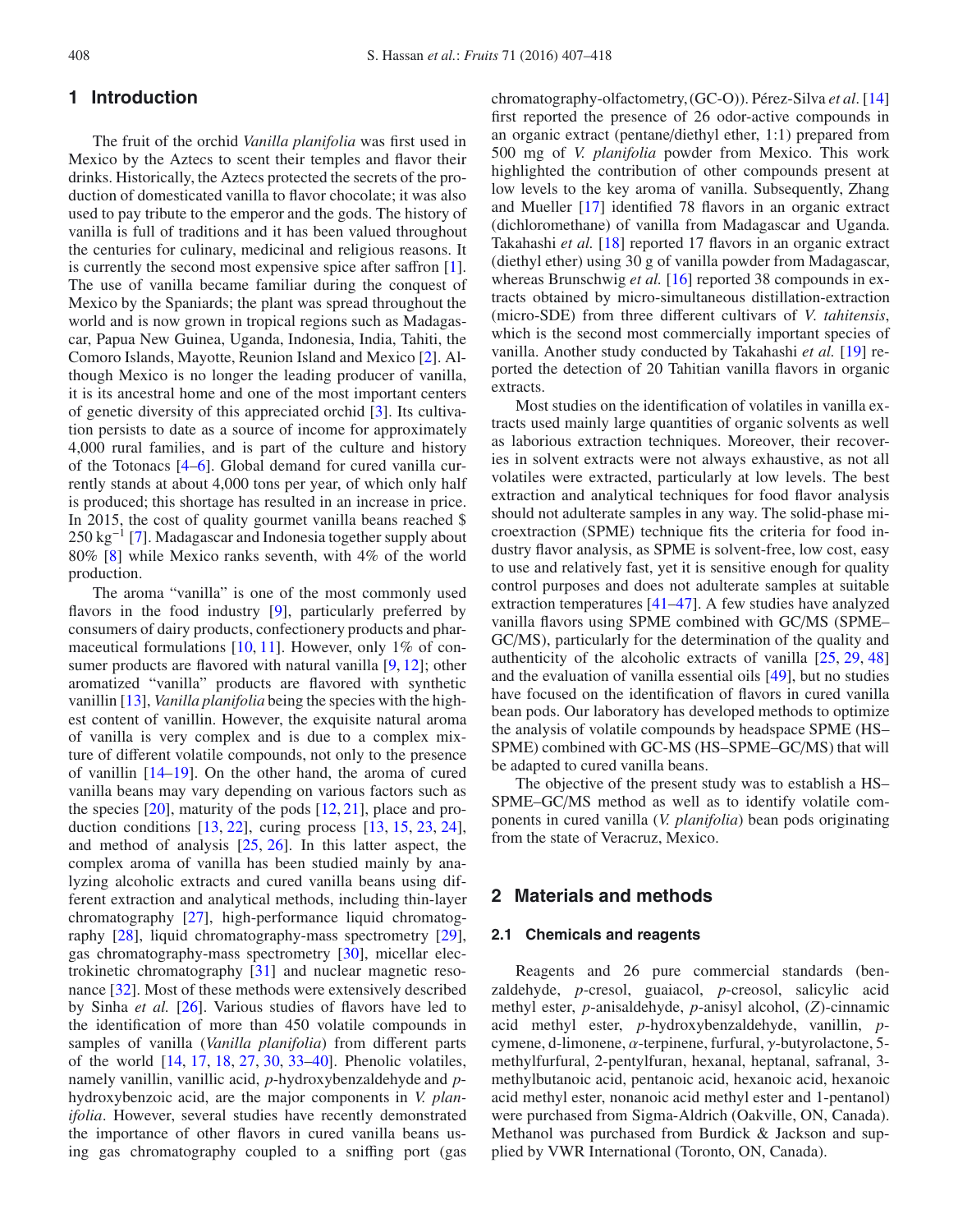# **2.2 Preparation of standards**

Individual stock solutions of each commercial standard were prepared in 15-mL screw-top amber vials (Supelco, Oakville, ON, Canada) as follows. Pre-sterilized tips for use with Rainin Instrument POSD pipettes (Oakland, CA, USA) were used for distributing the standards. A 10-µL amount of each commercial standard was individually diluted in 10 mL of methanol (Solution 1). A 1-mL amount of Solution 1 was then diluted ten-fold individually and as a group in methanol (Solutions 2 and 3, respectively). A 10-µL amount of Solutions 2 and 3 were separately diluted in 1-mL of NaCl solution (6 M) and then analyzed by HS–SPME–GC/MS.

#### **2.3 Sampling and sample preparation**

A 6-kg batch of cured vanilla (*V. planifolia* G. Jackson) bean pods was selected from Gutiérrez Zamora, in the state of Veracruz, Mexico. The batch was from the 2012 production year. The moisture percentage and vanillin content of vanilla samples were 34% and 1.9% dry weight, respectively.

Then, the cured vanilla beans (6 kg) were cut lengthwise and crosswise, using scissors, into pieces of about 0.5 cm (430 g). The samples were stored in the dark at  $4 °C$  until analysis. A 1-g sample of homogenized cured vanilla beans was weighed into a 10-mL screw-top headspace amber vial, and the vial was sealed with a stainless steel (magnetic) screw cap containing a polytetrafluoroethylene (PTFE)/silicone septum (Varian, Mississauga, ON, Canada). Powder samples were prepared by first freezing cut vanilla in liquid nitrogen and then slowly adding the frozen cut vanilla to a centrifugal grinding mill (Retsch LB-49; Newtown, PA, USA) operated at 10,000 rpm for 5 min using a 0.5- or 1.0-mm sieve in order to obtain powders of the desired particle sizes.

# **2.4 HS–SPME–GC/MS analyses**

The HS–SPME sampling was carried out using an automated multipurpose sampler (MPS2; Gerstel, Baltimore, MD, USA). Three fibres, namely Carboxen/polydimethylsiloxane (CAR/PDMS, 85 µm), Carbowax/divinylbenzene (CW/DVB, 65 µm) and polyacrylate (PA, 85 µm), purchased from Supelco, were tested at different extraction temperatures (40, 50 or  $60^{\circ}$ C) and times (20, 30 or 40 min).

The analyses were performed using a Varian model 3800 GC system (Palo Alto, CA, USA) fitted with a 1078/1079 split/splitless injector (SPME glass insert, 0.8 mm ID; Varian, Mississauga, ON, Canada) suitable for HS–SPME analysis, along with a Saturn 2000 mass spectrometry (MS) system (Varian, Palo Alto, CA, USA). Helium was used as the carrier gas, with a constant flow rate of 1 mL min−1. The components were separated on a VF-5MS capillary column (5% phenyl/ 95% dimethylpolysiloxane, equivalent to a DB-5MS; Varian, Mississauga, ON, Canada) measuring 30 m × 0.25 mm with a film thickness of 0.25  $\mu$ m. Targeted compounds were desorbed for 9 min by directly inserting the fibre into the injection port of the gas chromatography (GC) unit, which was

operated in splitless mode for 3 min at 300 ◦C. The oven temperature program began with 3 min at 35 ◦C, followed by a 6 ◦C/min increase to 280 ◦C, and then 5 min at 280 ◦C. Detection was carried out by MS on the total ion current obtained by electron impact at 70 eV. The mass range acquisition was m/z 30–400. The best analytical conditions were determined using real cured vanilla bean samples. However, 25 standards were injected to determine their Kovats retention indices. Volatiles were identified on the basis of their retention times when standards were available, as well as by means of searches of the 2005 version of the National Institute of Standards and Technology's Mass Spectral Library database. Otherwise, they were identified on the basis of their linear retention indices as well as electron ionization mass spectra from the literature or from reference compounds. The linear retention index was calculated using *n*-alkanes (C5–C20) as a reference.

# **3 Results and discussion**

# **3.1 Extraction and HS–SPME–GC/MS conditions**

The concentration of analytes in the headspace depends in general on several factors: (1) the concentration in the original sample; (2) the volatility of the compound; (3) the solubility of that compound in the sample matrix; (4) the temperature of the sample; and (5) a combination of the size of the vial and the time that the sample has been in it  $[50]$ .

To establish the HS–SPME–GC/MS method, the following steps were performed: (1) a choice was made between cut and ground vanilla samples; and (2) the fibre and the HS–SPME– GC/MS parameters were selected.

## 3.1.1 Selection of the sample preparation method

Three different samples were prepared (1 g each, in triplicate) as follows: the first sample was cut vanilla, and the second and third samples were ground vanilla prepared using 0.5-mm and 1.0-mm sieves, respectively. The powdered vanilla samples were analyzed by themselves and also with the addition of 1 mL water or 1 mL of NaCl solution (6 N). All trials were done using CAR/PDMS fibre under the following conditions: 1 g sample, extraction temperature of 50  $°C$ , extraction time of 30 min and desorption time of 3 min.

The results did not show any significant differences among the sample preparation methods in terms of sensitivity and selectivity for detected volatiles (results not shown), and thus cut vanilla samples were chosen because of their ease of preparation.

# 3.1.2 Selection of SPME fibre

Based on their capacities to show broad retention over a wide range of polarities, three types of fibres were selected for study: CAR/PDMS  $(85 \mu m)$ , CW/DVB  $(65 \mu m)$  and PA  $(85 \mu m)$ . All trials were done using the following conditions: 1 g of cut cured vanilla beans, extraction temperature of 50  $\mathrm{^{\circ}C}$ ,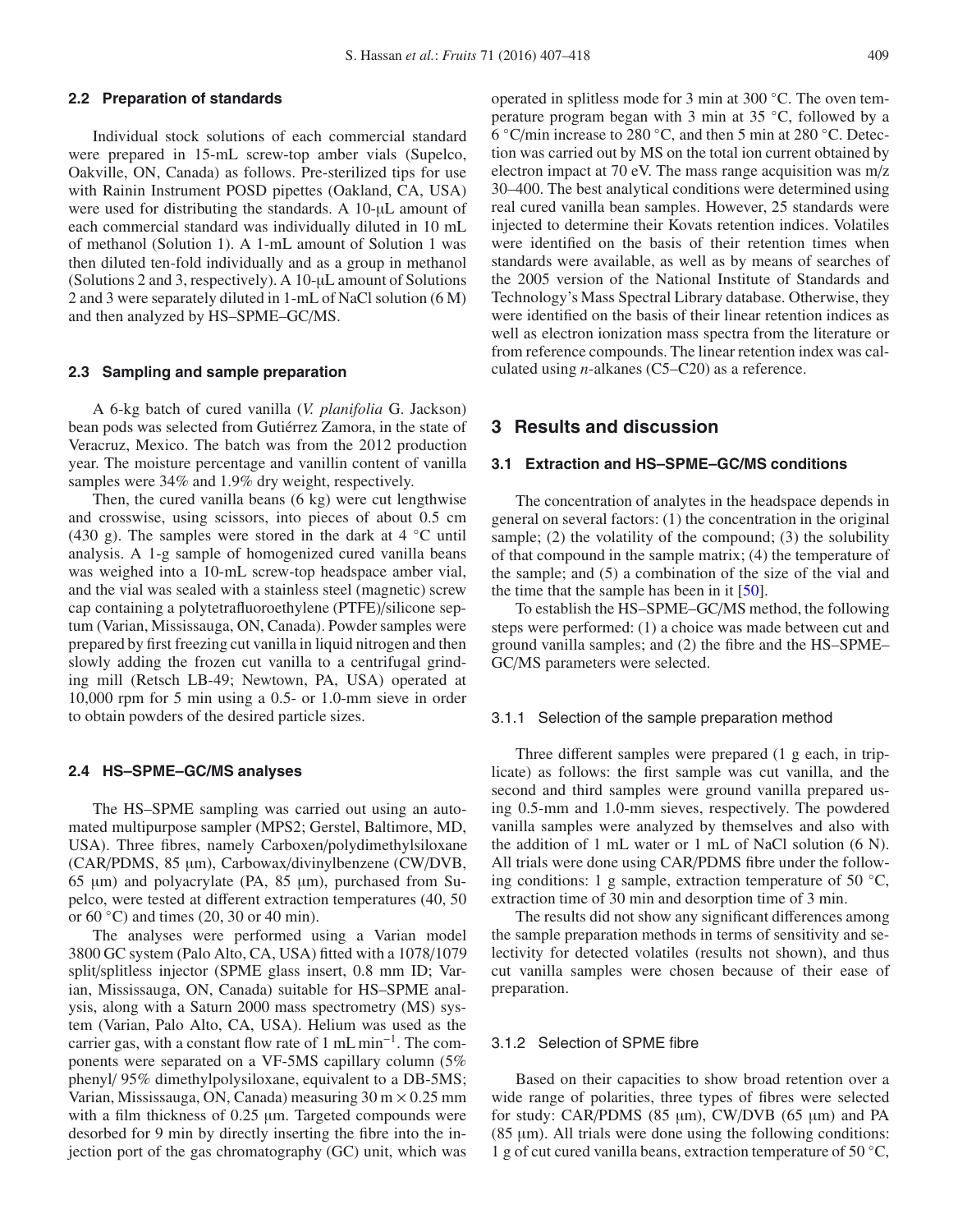extraction time of 30 min and desorption time of 3 min. Because of the very high percentage of vanillin (85%) in relation to the total amount (surface area) of volatiles detected in cured vanilla beans from Papantla, Veracruz, Mexico [\[14\]](#page-9-12), the total number of volatiles detected was used instead of their total amount (surface area) to select the SPME fibre. Thus, 81, 70 and 78 volatile compounds were detected when using CAR/PDMS, CW/DVB and PA fibres, respectively. The majority of compounds detected using CW/DVB and PA fibres were also detected using CAR/PDMS fibre; however, the surface areas of their related peaks were different for each fibre. In terms of sensitivity and selectivity, CAR/PDMS fibre provided better results than the others for volatile components and was thus selected for the present study. This finding concurred with those of other studies on foodstuffs [\[51](#page-10-14)[–53\]](#page-10-15). In fact, this fibre showed the greatest capacity to extract chemical compounds with a broad spectrum of polarities and molar masses [\[53\]](#page-10-15).

#### 3.1.3 Selection of HS–SPME–GC/MS parameters

The temperature of extraction and the time of extraction and desorption were reported previously to be the most significant factors in HS–SPME–GC/MS analysis of flavor compounds. Factors modifying the matrix can also influence the sensitivity of the fibre extraction. The addition of a salt such as NaCl improves the effectiveness of the extraction by decreasing the solubility of the analytes (the phenomenon of salting out) in an aqueous sample [\[54](#page-10-16)]. The pH can also modify the matrix; for example, the use of a 0.1 M phosphate buffer, with a pH lower than the  $pK_a$  of the acids involved, decreases the solubility of the acids and renders them more volatile. Finally, sample agitation reduces the extraction time and generally improves extraction efficiency [\[55\]](#page-10-17). These parameters were all considered in a previous study [\[43](#page-10-18)] and were taken into account in the present one as well. Extraction temperatures of 40, 50 and 60 ◦C and extraction times of 20, 30 and 40 min were tested in all combinations using CAR/PDMS fibres. A low extraction temperature (*e*.g., 40 ◦C) promotes the detection of less polar compounds, which come out of the column before 10 min. In contrast, a high extraction temperature (*e*.g., 60 ◦C) promotes the detection of more polar compounds, which come out of the column after 10 min, specifically vanillin. *Figure [1](#page-7-0)* shows the extraction percentages of vanillin using CAR/PDMS fibre at different temperatures and extraction times. The lowest percentage was obtained at 40 °C 20 min<sup>-1</sup> (10%), and the highest percentage was obtained at 60 ◦C 40 min−<sup>1</sup> (100% of the scale).

A high percentage of vanillin saturates the detector [\[14,](#page-9-12) [17\]](#page-9-21). Of all the extraction conditions tested, the best were 40 ◦C for 20 min−<sup>1</sup> using CAR/PDMS fibre (see *figure [2](#page-7-1)*). This choice was a compromise between the more volatile (less polar) products that come out of the column before 10 min and the more polar products, especially vanillin, that come out after 10 min. Indeed, increases in the time and temperature of extraction will help increase the intensity of vanillin. This increase in vanillin intensity has two drawbacks if one is interested in detecting as many volatile components as possible: less polar components that are present in vanilla in very small percentages may not be detected, and the high level of vanillin

could contaminate the system and thus would still be detected in the subsequent blank samples (the carry-over phenomenon).

Matrix preparation and sample volume/weight can also strongly influence the adsorption of analytes onto the SPME fibre. At higher values for each of these parameters, reverse diffusion of analytes could occur from the fibre to the sample, resulting in a reduction of the fibre's capacity to adsorb the analytes [\[56](#page-10-19)]. A series of tests were carried out on the selected fibre in cut cured vanilla beans with and without the addition of 1 mL of MilliQ water or NaCl solution (6 M). These treatments evaluated the influence of the addition of water or salt on the migration of the analytes from the matrix to the headspace. Neither agitation nor the addition of MilliQ water or NaCl solution (6 M) produced any improvement in percentage recoveries for the majority of volatiles (results not shown). A 1-g mass of cured vanilla beans was sufficient to allow detection of targeted compounds; no significant increase in sensitivity was observed when the sample weight was increased to 2 or even 3 g. The desorption time was set at 9 min, as a shorter time was not sufficient to completely desorb some analytes, particularly vanillin. All trials conducted for method development and validation used 1 g cut cured vanilla beans, CAR/PDMS fibre (85 µm), an extraction temperature of 40 °C, an extraction time of 20 min, and a desorption time of 9 min. The detection limit (DL) was assumed to be less than or equal to three times the signal/noise (S/N) ratio (DL  $\leq$  3 S/N). The quantification limit (QL) was assumed to be less than or equal to 10 times the  $S/N$  (OL  $\leq 10$  S/N).

The repeatability of extraction by CAR/PDMS fibre was measured with six samples of cured vanilla beans (1 g cut vanilla) under the conditions established above. Coefficients of variation (CV) ranged from 2.2% to 21.9% (see *table [I](#page-4-0)*).

## **3.2 Identification of volatile components**

The analysis of cured vanilla bean samples using HS– SPME–GC/MS detected 81 volatiles, of which 77 were identified. Of those compounds, 21 were shikimate derivatives, 14 were terpenes/cadinenes, 12 were furan derivatives, 6 were esters, 7 were acids, 4 were ketones, 5 were aldehydes, 4 were hydrocarbons, 3 were alcohols and 1 was a pyrrole. A total of 31 volatiles have already been reported as aroma-active compounds in cured beans of *V. planifolia* and *<sup>V</sup>*. *tahitensis* (*table [I](#page-4-0)*). However, to our knowledge, 11 aromatic compounds found in this study have not previously been detected in vanilla beans.

#### 3.2.1 Shikimate derivatives (21)

Shikimate derivatives were found to be the most abundant family and their total relative surface area was over 50%, 48% of which was related to vanillin. This family comprised aldehydes (benzaldehyde, *p*-anisaldehyde, *p*hydroxybenzaldehyde and vanillin), alcohols (benzyl alcohol, *p*-cresol, guaiacol, *p*-creosol, *p*-anisyl alcohol and eugenol), esters (salicylic acid methyl ester, (*Z*)-cinnamic acid methyl ester, (*E*)-cinnamic acid methyl ester, vanillic acid methyl ester and benzoic acid phenylmethyl ester), ethers (veratrole,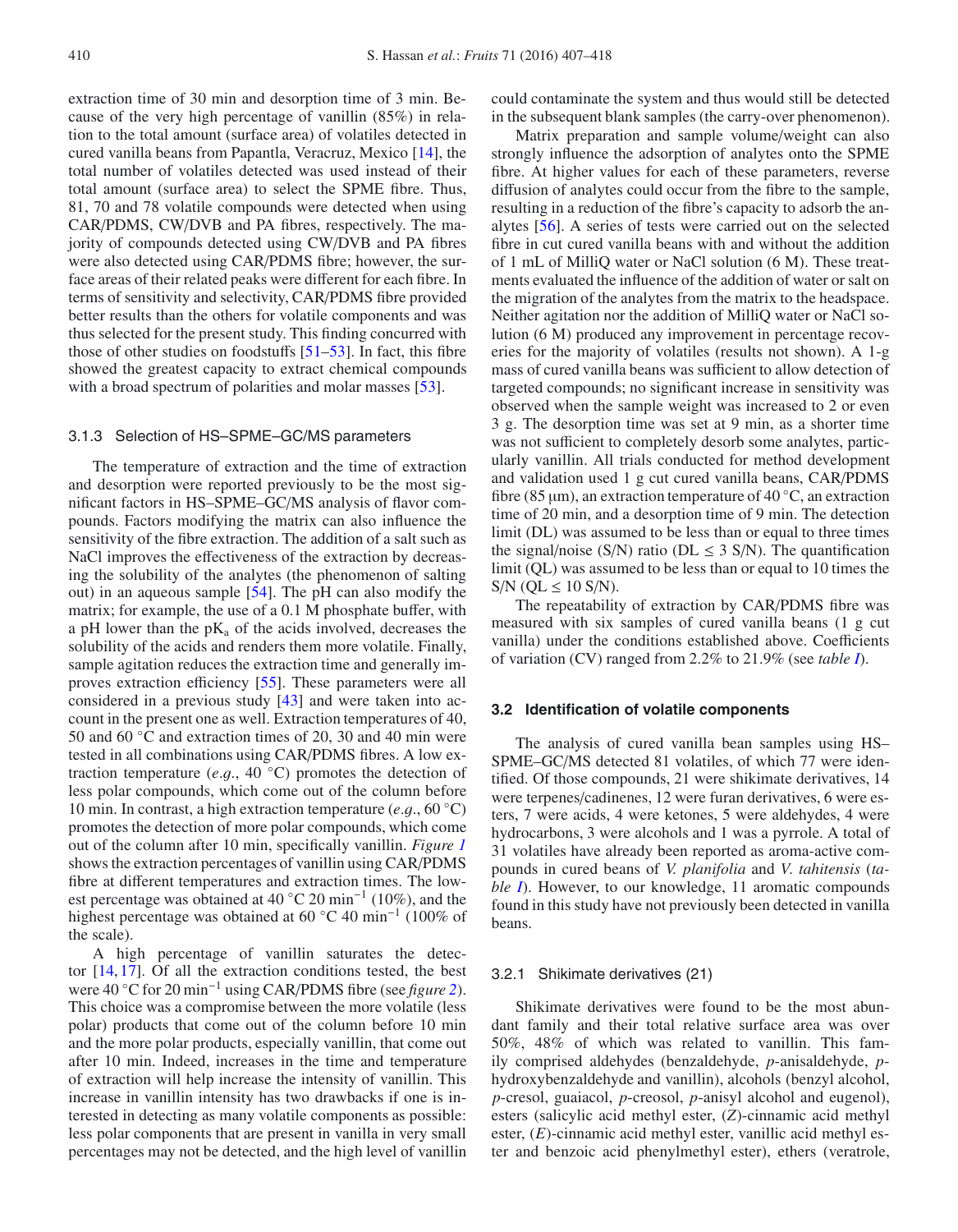| Ko sumo pamina manana manana sampai ya masa ya ma<br>Compounds <sup>a</sup> | $RSA (\%)^b$   | CV <sup>c</sup>     | Kovats RI <sup>d</sup> (Exp.) (Lit.) | $\epsilon$ men<br>P | and references<br>Odor descriptors <sup>1</sup><br>CAN/I DIVID IIUIU.         |
|-----------------------------------------------------------------------------|----------------|---------------------|--------------------------------------|---------------------|-------------------------------------------------------------------------------|
| <b>Shikimate derivatives</b> [21]                                           |                |                     |                                      |                     |                                                                               |
| o-Cresol methyl ether <sup>g</sup>                                          | 0.10           | 13.7                | 946) (983)                           | MS, RI              |                                                                               |
| Benzaldehyde                                                                | 0.63           | 13.3                | $(956)$ $(956)$                      | MS, RI, STD         | Sweet aromatic, spicy, bitter almond and dark, cherry-like [3]                |
| Benzyl alcohol                                                              | 0.33           | 17.6                | $(1026)$ $(1021)$                    | MS, RI              | Chemical, fruity with balsamic nuances [3]                                    |
| p-Cresol methyl ether                                                       | 0.24           | 16.1                | $(1035)$ $(1032)$                    | MS, RI              | Plastic, ether [2]                                                            |
| $p$ –Cresol                                                                 | 0.78           | 5.7                 | (1071) (1075)                        | MS, RI, STD         | Balsamic, wood, spicy, animal, phenolic [1-3]                                 |
| Guaiacol                                                                    | 3.00           | 3.9                 | 1087) (1089)                         | MS, RI, STD         | Chemical, sweet, smoky, aromatic, phenolic, medicinal [1-4]                   |
| 1,2-Dimethoxybenzene (veratrole)                                            | 0.14           | $\overline{4}$ .    | (1150)<br>(1145)                     | MS, RI              | Aromatic, somewhat phenolic, medicinal, slightly [3]                          |
| p-Creosol                                                                   | 0.50           | 4.6                 | (1202)<br>(1189)                     | MS, RI, STD         | Smoky, powerful cresylic [2,3]                                                |
| Salicylic acid methyl ester                                                 | 0.91           | 4.8                 | (1190)<br>(1193)                     | MS, RI, STD         | Chalk, medicinal, phenolic, sweet, characteristic wintergreen [1,3]           |
| p-Anisaldehyde                                                              | $0.08\,$       | $7.7$<br>2.2        | (1251)<br>(1257)                     | MS, RI, STD         | Anise-like, almond, sweet, herbaceous-spicy, creamy, raspberry-like [2, 3, 5] |
| p-Anisyl alcohol                                                            | 0.04           |                     | (1302)                               | MS, STD             | Herbal, anise-like, sweet aromatic, balsamic, caramel, nutty, floral [1-3, 5] |
| $(Z)$ -Cinnamic acid methyl ester                                           |                | 20.0                | (1309) (1312)                        | MS, RI, STD         | Sweet, fruity, balsamic, strawberry-like, cinnamon-like [1, 3, 4]             |
| Eugenol                                                                     | 0.05           | $10.0$              | (1354) (1357)                        | MS, RI              | Clove-live, spicy [3-5]                                                       |
| $(E)$ -Cinnamic acid methyl ester                                           | 0.09           | 12.0                | (1379)<br>(1390)                     | MS, RI              | Fruity, balsamic, strawberry-like, cinnamon-like [2-5]                        |
| p-Hydroxybenzaldehyde <sup>h</sup>                                          | 0.03           | 9.3                 | (1391)                               | MS, STD             | Vanilla-like, biscuit [1]                                                     |
| Vanillin                                                                    | 48.02          | 7.1                 | $(1406)$ $(1393)$                    | MS, RI, STD         | Vanilla, sweet, creamy [1, 3-5]                                               |
| Isovanillin                                                                 | 0.12           | 12.7                | $(1440)$ $(1392)$                    | MS, RI              | Phenol, medicinal [5]                                                         |
| Acetovanillone                                                              | $0.01\,$       | 15.1                | (1494) (1439)                        | MS, RI              | Vanilla, sweet, honey [1, 3]                                                  |
| Vanillic acid methyl ester                                                  | 0.15           | 11.6                | (1515)(1526)                         | MS, RI              | Sweet aromatic, spicy, slightly vanilla [3]                                   |
| Vanillic acid <sup>h</sup>                                                  | 0.04           | 20.6                | (1567) (1560)                        | MS, RI              | Sweet aromatic, somewhat vanilla; creamy, milky [3]                           |
| Benzoic acid phenylmethyl ester <sup>h</sup>                                | 0.04           | 4.62                | (1772) (1775)                        | MS, RI              | Balsamic, oil, herb [6]                                                       |
| $Tepenes/cadinenes$ $[14]$                                                  |                |                     |                                      |                     |                                                                               |
| $m$ -Menth-1-ene $s$                                                        | 1.87           | 8.2                 | $(971)$ $(987)$                      | MS, RI              |                                                                               |
| $p$ –Cymene                                                                 | 0.25           | 13.2                | $(1008)$ $(1025)$                    | MS, RI, STD         | Fresh, solvent, citrus [8]                                                    |
| d-Limonene                                                                  | 2.48           | 3.5                 | (1014) (1030)                        | MS, RI, STD         | Citrus-like, fresh [6, 8]                                                     |
| $\alpha$ -Terpinene                                                         | $0.18$<br>0.36 | 10.9                | (1054) (1018)                        | MS, RI, STD         | Lemony, citrusy [8]                                                           |
| $\alpha$ -Bergamotene                                                       |                | 6.0                 | (1434) (1431)                        | MS, RI              | Wood, warm, tea [6]                                                           |
| $\alpha$ -Curcumene                                                         | 0.14           |                     | (1480) (1480)                        | MS, RI              | Herb [6]                                                                      |
| Calamenene                                                                  | 0.12           | $\frac{10.9}{12.7}$ | (1527) (1524)                        | MS, RI              | Herb, spice [6]                                                               |
| $\alpha$ -Calacorene                                                        | 0.07           |                     | $(1548)$ $(1550)$                    | MS, RI              | Wood [6]                                                                      |
| Cadalene                                                                    | 0.02           | 11.5                | (1680) (1675)                        | MS, RI              | Herbal, savory [3]                                                            |
| $\alpha$ -Cubebene <sup>g</sup>                                             | 0.04           | 7.9                 | $(1348)$ $(1348)$                    | MS, RI              | Herb, wax [6]                                                                 |
| $\alpha$ -Copaene                                                           | 0.29           | 4.7                 | $(1378)$ $(1377)$                    | MS, RI              | Wood, spice [6]                                                               |
| $\gamma$ -Muurolene                                                         | 0.04           | 6.0                 | 1478) (1475)                         | MS, RI              | Herb, wood, spice [6]                                                         |
| $\alpha$ -Muurolene                                                         | 0.05           |                     | (1500) (1502)                        | MS, RI              | Wood [6]                                                                      |
| $\beta$ -Cadinene                                                           | 0.16           |                     | (1520) (1519)                        | MS, RI              |                                                                               |
| $\overline{12}$<br>Furan derivatives                                        |                |                     |                                      |                     |                                                                               |
| 2-Ethylfuran                                                                | 0.96           | 13.4                | (698) (702)                          | MS, RI              |                                                                               |

<span id="page-4-0"></span>Table I. Volatile compounds identified in vanilla beans by HS-SPME-GC/MS at 40 °C 20 min<sup>-1</sup> using CAR/PDMS fibre. **Table I.** Volatile compounds identified in vanilla beans by HS–SPME–GC/MS at 40 ◦C 20 min−1 using CAR/PDMS fibre.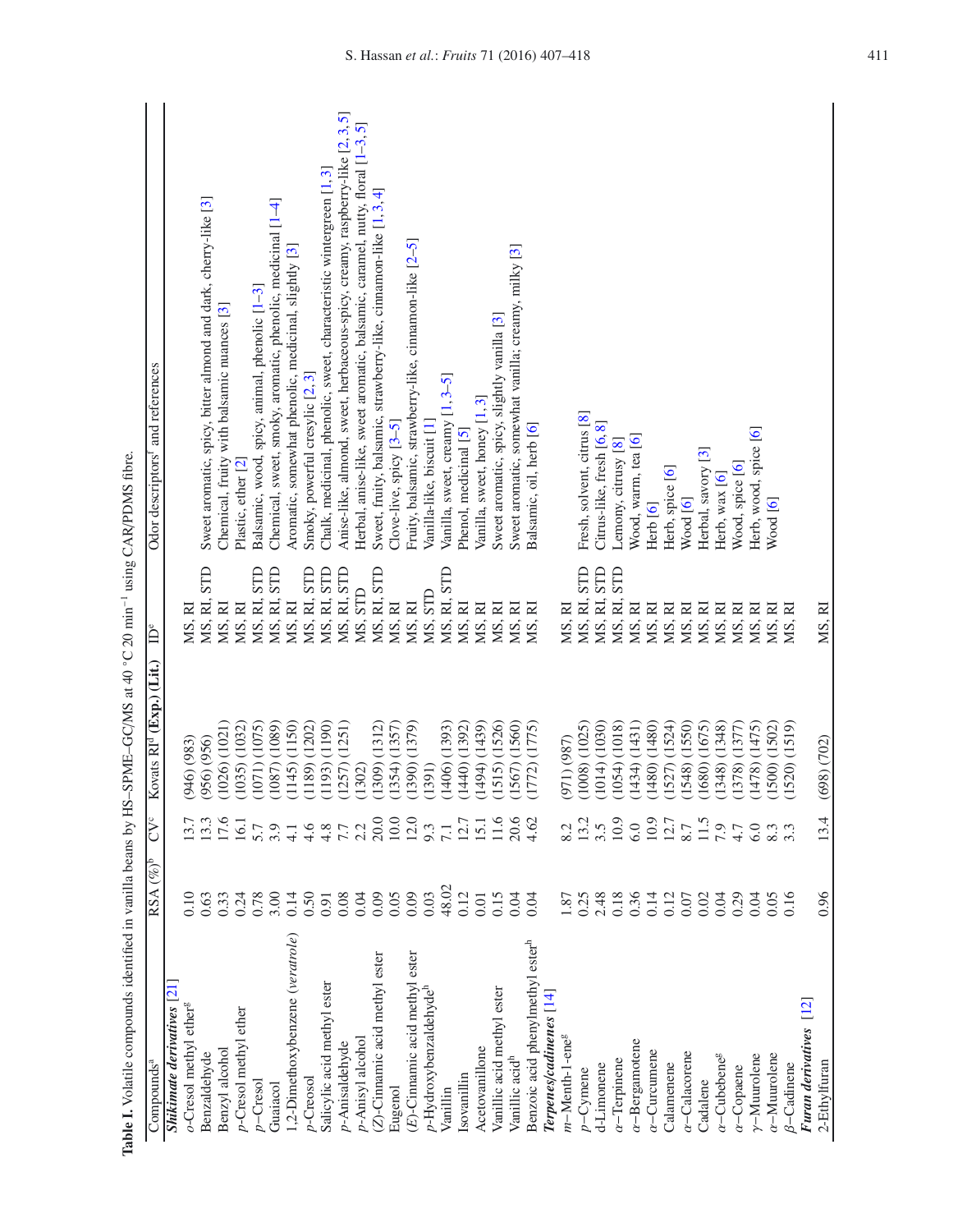| Table I. Contineud.<br>Compounds <sup>a</sup>         | $(\overline{\mathscr{C}}_b)^\mathrm{b}$<br><b>RSA</b> | CV <sup>c</sup>  | Kovats RI <sup>d</sup> (Exp.) (Lit.) | ÌP               | Odor descriptors <sup>t</sup> and references               |
|-------------------------------------------------------|-------------------------------------------------------|------------------|--------------------------------------|------------------|------------------------------------------------------------|
| Furfural                                              | 4.08                                                  | 4.2              | $(835)$ $(830)$                      | STD<br>MS, RI.   |                                                            |
|                                                       |                                                       |                  |                                      |                  | Sweet caramel-like, nutty, baked bread, almond [3]         |
| 2-Furyl methyl ketone (2-acetylfuran)                 | 0.27                                                  | 18.9<br>11.5     | 882) (893)                           | MS, RI<br>MS, RI | Balsamic <sup>[3]</sup>                                    |
| 2-Butylfuran                                          | $1.01\,$                                              |                  | 888 (893)                            |                  |                                                            |
| $\gamma$ -Butyrolactone                               | 0.03                                                  | 12.1             | $(944)$ $(927)$                      | MS, RI, STD      | Caramel, sweet [6]                                         |
| 5-Methylfurfural                                      | 0.67                                                  | 4.3              | 952) (978)                           | MS, RI, STD      | Almond, caramel, burnt [6]                                 |
| 2-Pentylfuran                                         | 7.94                                                  | 4.8              | 976) (980)                           | MS, RI, STD      | Green bean, butter [6]                                     |
| $2-[2E)-2-Penteny1]$ furan $8$                        | 0.43                                                  | 6.9              | 983) (1000)                          | MS, RI           |                                                            |
| $2-[1E)-1-Penteny1]$ furan $8$                        | 0.25                                                  | 15.9             | 1042) (1048)                         | MS, RI           |                                                            |
| 6-(5-Methyl-furan-2-yl)-hexan-2-one <sup>g</sup>      | 0.03                                                  | 12.4             | 1276)                                | <b>NS</b>        |                                                            |
| Dihydro-5-pentyl-2(3H)-furanone (y-nonanolactone      | 0.05                                                  | 10.0             | 1361) (1360)                         | MS, RI           | Creamy-fatty, coconut- and apricot-like [3,4]              |
| Dihydroactinidiolide                                  | 0.02                                                  | 9.9              | 1539) (1536)                         | MS, RI           |                                                            |
| Esters [6]                                            |                                                       |                  |                                      |                  |                                                            |
| Hexanoic acid methyl ester                            | 0.44                                                  | 15.6             | (919) (884)                          | MS, RI, STD      | Fruity, fresh, sweet [6]                                   |
| Heptanoic acid methyl ester                           | 0.08                                                  | 10.1             | 1005) (1006)                         | MS, RI           |                                                            |
| 2-Methyl-2-nonenoic acid methyl ester <sup>g</sup>    | 0.35                                                  | 10.8             | (1110)                               | SM               |                                                            |
| Octanoic acid methyl ester                            | 0.21                                                  | 18.6             | 1120) (1112)                         | MS, RI           | Fruity, fatty [3]                                          |
| Nonanoic acid methyl ester                            | 0.19                                                  | 10.3             | (1219) (1224)                        | STD<br>MS, RI,   | Oily, fatty, slightly fruity [3]                           |
| Hexadecanoic acid methyl ester <sup>h</sup>           | 0.83                                                  | 12.7             | (1838) (1870)                        | MS, RI           |                                                            |
| Acids [7]                                             |                                                       |                  |                                      |                  |                                                            |
| 2-Methylpropanoic acid (isobutyric acid)              | 0.12                                                  | 16.7             | 769) (765)                           | MS, RI           | Buttery[1]                                                 |
| 3-Methylbutanoic acid (isovaleric acid)               | 0.29                                                  | 20.0             | 858) (848)                           | MS, RI, STD      | Buttery, oily, acid, cheese, unpleasant [1-5]              |
| 2-Methylbutanoic acid                                 | 0.47                                                  | 18.8             | 867) (863)                           | MS, RI           | $[2 - 5]$<br>Cheese, fruity, animal, acid, sweaty, buttery |
| Pentanoic acid (valeric acid)                         | 0.07                                                  | 16.0             | 892) (913)                           | MS, RI, STD      | Cheese, strongly acidic, caprylic [1,3]                    |
| Hexanoic acid                                         | 0.75                                                  | 6.0              | $(066)$ $(986)$                      | MS, RI, STD      |                                                            |
| 2-Heptenoic acid                                      | 0.39                                                  | 11.4             | (1115)                               | <b>NS</b>        |                                                            |
| Nonanoic acid                                         | 0.08                                                  | 10.0             | (1263) (1272)                        | MS, RI           | $\mathcal{E}$<br>Oily, fatty, caprylic, cheesy             |
| Ketones [4]                                           |                                                       |                  |                                      |                  |                                                            |
| Pentan-2-one                                          | 7.65                                                  | 20.1             | $(682)$ $(679)$                      | MS, RI           | Ether, fruit [6]                                           |
| 1-(2-Methyl-1-cyclopenten-1-yl)-ethanone <sup>g</sup> | 1.18                                                  | $\frac{12.1}{2}$ | 850) (996)                           | MS, RI           |                                                            |
| 3-Octen-2-one                                         | 0.55                                                  | 13.7             | (1024) (1034)                        | MS, RI           | Nut, crushed bug, fatty [6]                                |
| Hexahydrofarnesyl acetone <sup>h</sup>                | 0.14                                                  | 20.8             | (1811)(1843)                         | MS, RI           | Fat [6]                                                    |
| Aldehydes [5]                                         |                                                       |                  |                                      |                  |                                                            |
| Propanal                                              | 0.28                                                  | 18.4             | 506) (506)                           | MS, RI           | Solvent, pungent, plastic [6,7]                            |
| 2-Methylpropanal                                      | 0.31                                                  | 19.7             | 550) (554)                           | MS, RI           | Green, pungent, burnt, malty [7]                           |
| Hexanal                                               | 1.74                                                  | 12.6             | 799) (803)                           | MS, RI, STD      | Green, fruity [2]                                          |
| Heptanal                                              | 0.61                                                  | 10.9             | $(106)$ $(904)$                      | MS, RI, STD      | Soap, fat, almond oily, rancid, powerful [6, 8]            |
| Safranal                                              | $\overline{0}$ .                                      | 4.8              | (1200) (1210)                        | MS, RI, STD      | Herb, sweet [6]                                            |
| $Hydrocarbons$ $[4]$                                  |                                                       |                  |                                      |                  |                                                            |
| 2,4-Dimethylhexane <sup>g</sup>                       | 2.31                                                  | 7.8              | (797) (736)                          |                  |                                                            |
| $(Z)$ -2-Octene <sup>g</sup>                          | 0.59                                                  | 14.6             | $(803)$ $(808)$                      | MS, RI           |                                                            |

Table I. Contineud.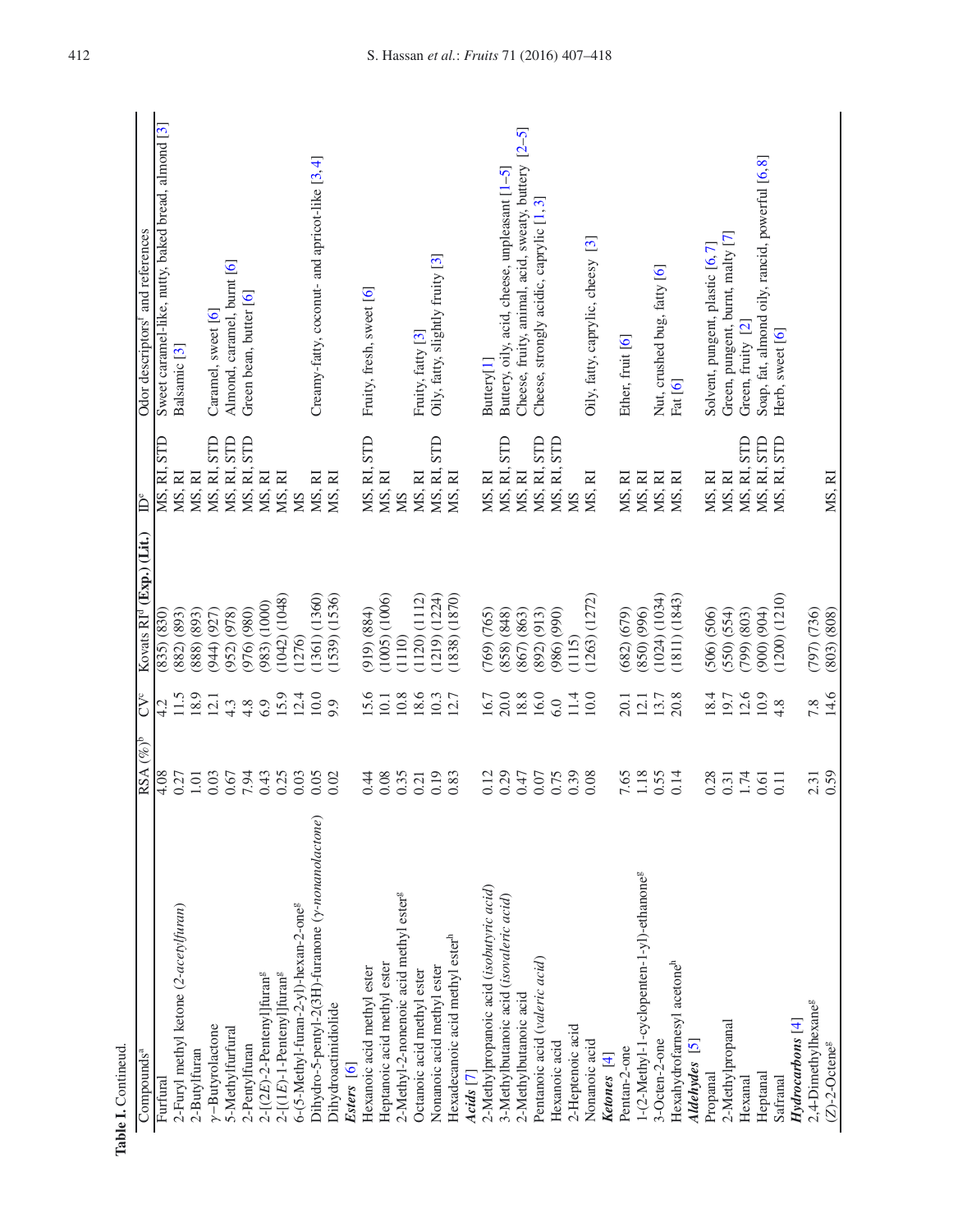| Compounds <sup>a</sup>                | $RSA \left( \% \right)$ <sup>b</sup>              | CV <sup>c</sup>              | Kovats RI <sup>d</sup> (Exp.) (Lit.)      | Ĕ                               | Odor descriptors <sup>1</sup> and references |
|---------------------------------------|---------------------------------------------------|------------------------------|-------------------------------------------|---------------------------------|----------------------------------------------|
| $(E)$ -2-Octene <sup>g</sup>          | 0.69                                              | 21.9                         | $(811)$ $(810)$                           | MS, RI                          |                                              |
| $(3E)$ -1,3-Octadiene                 | 0.89                                              | 13.9                         | (823) (827)                               | MS, RI                          |                                              |
| $Icohols$ $[3]$                       |                                                   |                              |                                           |                                 |                                              |
| l-Pentanol                            |                                                   |                              |                                           |                                 | Green, grassy, powerful [6, 8]               |
| $1-Octen-3-ol$                        | 0.37<br>0.57<br>0.97                              | $\frac{17.9}{13.4}$          | $(773) (771)$<br>$(969) (969)$            | MS, RI, STD<br>MS, RI<br>MS, RI | Mushroom, earthy [8]                         |
| $(Z)-3-Nonen-1-ol$                    |                                                   |                              | 1102) (1126)                              |                                 |                                              |
| Others <sub>5</sub>                   |                                                   |                              |                                           |                                 |                                              |
| <b>Unknown</b>                        |                                                   |                              |                                           |                                 |                                              |
| <b>Jnknown</b>                        | $\begin{array}{c} 15 \\ 0.38 \\ 0.08 \end{array}$ |                              |                                           |                                 |                                              |
| 3-Ethyl-4-methyl-1H-pyrrole-2,5-dione |                                                   | 8.6<br>12.3<br>14.13<br>18.8 | $(1002)$<br>$(125)$<br>$(125)$<br>$(136)$ | SM                              |                                              |
| Jnknown                               | 0.06                                              |                              |                                           |                                 |                                              |
| Jnknown                               | 0.03                                              |                              | 1489)                                     |                                 |                                              |

 Compounds are listed on the basis of their chemical family and Kovats retention index (RI) values. and Kovats retention index (KI) values <sup>a</sup> Compounds are listed on the basis of their chemical family

<sup>b</sup> RSA: Relative surface area (%)  $P$  RSA: Relative surface area (%)

° CV: coefficient of variation for six replicates; CV: coe fficient of variation for six replicates;

<sup>d</sup> Kovats RI: retention index on a VF-5MS column (equivalent to DB-5MS) using C5-C20 alkanes; Exp.: experimental; Lit.: literature. Kovats RI: retention index on a VF-5MS column (equivalent to DB-5MS) using C5–C20 alkanes; Exp.: experimental; Lit.: literature.

<sup>6</sup> ID: identification. The reliability of the identification proposal is indicated by the following: MS: mass spectrum in agreement with the mass spectral database; RI: Kovats RI in agreement ID: identification. The reliability of the identification proposal is indicated by the following: MS: mass spectrum in agreement with the mass spectral database; RI: Kovats RI in agreement [\[1](#page-9-0)]: Pérez-Silva et al. [\[2](#page-9-1), [14](#page-9-12)]: Brunschwig et al. [\[16](#page-9-23)]; [\[3](#page-9-2)] Zhang and Mueller [\[4](#page-9-3), [17](#page-9-21)]: Takahashi et al. [\[18](#page-9-22)]; (http://[www.flavornet.org](http://www.flavornet.org) [\[7](#page-9-5), [65](#page-11-0)]: http://[www.pherobase.com](http://www.pherobase.com) [\[66](#page-11-1)]; Zhang and Mueller [4, 17]: Takahashi et al. [18]; (http://www.flavornet.org [7, 65]: http://www.pherobase.com with the literature; STD: mass spectrum and Kovats RI in agreement with standards. with the literature; STD: mass spectrum and Kovats RI in agreement with standards.  $[16]$ ;  $[3]$ d.  $[2, 14]$ : Brunschwig et <sup>f</sup> [1]: Pérez-Silva et al.

[\[8](#page-9-6)]: http://[www.crec.ifas.ufl.edu](http://www.crec.ifas.ufl.edu) [\[67\]](#page-11-2). Descriptors in bold have been reported in the genus *Vanilla*. g[8]: http://www.crec.ifas.ufl.edu [67]. Descriptors in bold have been reported in the genus Vanilla

o-cresol methyl ether and *p*-cresol methyl ether and *p*-cresol methyl ether), one ke-shighinate derivatives have previously been provided by the proposition of o-cresol methyl ether shight and the proposition of o-cresol tone (acetovanillone), and one acid (vanillic acid). The majority of these shikimate derivatives have previously been reported as aromatic compounds in the genus *Vanilla* [\[14](#page-9-12), [16](#page-9-23)[–19,](#page-9-13) [57\]](#page-10-20), with the exception of *o*-cresol methyl ether. Clearly, the shikimate derivatives have a marked influence on the overall aroma of cured vanilla beans, but this is the first time that *o*-cresol methyl ether has been detected in vanilla. *p*-hydroxybenzaldehyde, vanillic acid (major compounds in vanilla) and benzoic acid phenylmethyl ester were detected only at an extraction temperature of 60 °C during the method development process. The most common odor qualities reported for this family were 'balsamic', 'spicy', 'sweet', 'wood', 'phenolic', 'smoky' and 'vanilla', due largely to the following phenolic compounds: vanillin, *p*hydroxybenzaldehyde, *o*-cresol methyl ether, *p*-cresol methyl ether, *p*-creosol, eugenol, isovanillin and guaiacol. Guaiacol has a negative effect on the key aroma of vanilla [\[48\]](#page-10-11), especially when the guaiacol content increases and the vanillin content decreases [\[18\]](#page-9-22).

The descriptors 'anise-like', 'almond', 'raspberry-like' and 'floral' were due in particular to *p*-anisaldehyde and *p*-anisyl alcohol [\[16,](#page-9-23) [19\]](#page-9-13). Anisaldehyde was identified as an aromatic compound in *V. planifolia* from Mexico [\[14,](#page-9-12) [38\]](#page-10-21), as well as in Bourbon and Ugandan vanilla beans [\[17\]](#page-9-21). These compounds together with anisic ethers and anisic acid are relatively more abundant in *<sup>V</sup>*. *tahitensis* and thus have a strong impact on the characteristic aroma of this species [\[16](#page-9-23)[,19,](#page-9-13)[20](#page-9-14)[,58](#page-10-22)[,59](#page-11-3)], as shown in studies using AEDA (aroma extract dilution analysis) dilution factors of 1 953 125, 390 625 and 15 625 for anisaldehyde, anisyl alcohol and anisyl acetate, respectively [\[19\]](#page-9-13). Brunschwig *et al.* [\[16](#page-9-23)] reported that Tahitian vanilla extract was characterized by two families of descriptors (odors), 'anise spicy' and 'phenolic', that respectively accounted for 35% and 32% of the overall flavor as analyzed by CHARM (combined hedonic aroma response measurement). These classes were sensory fingerprints of Tahitian vanilla flavors. The 'aldehyde' notes were rather important in Tahitian vanilla flavors, as they contributed to 17% of the overall aroma.

In previous studies  $[37, 38, 57, 60]$  $[37, 38, 57, 60]$  $[37, 38, 57, 60]$  $[37, 38, 57, 60]$  $[37, 38, 57, 60]$  $[37, 38, 57, 60]$  $[37, 38, 57, 60]$ , 10 compounds were identified in a glycosylated form in the green pods of *V. planifolia*: benzyl alcohol, *p*-cresol, *p*-creosol, salicylic acid methyl ester, *p*-anisyl alcohol, *p*-hydroxybenzaldehyde, vanillin, acetovanillone, vanillic acid methyl ester and vanillic acid. Although guaiacol was reported in glycosylated form in green pods [\[57\]](#page-10-20), the study of the evolution of odor-active compounds in vanilla (*V. planifolia* G. Jackson) beans during traditional curing showed that guaiacol was formed in the second stage of curing, after the first heat treatment of green pods, due to thermal decarboxylation of vanillic acid [\[38](#page-10-21)]. Although vanillic acid has a glycosidic origin, it can also be formed by the oxidation of vanillin by peroxidases [\[61](#page-11-5)] or during heat treatment [\[11\]](#page-9-9).

# 3.2.2 Terpenes/cadinenes (14)

Terpene compounds consisting of isoprene units are an important part of essential oils. With the exception of

 $[66]$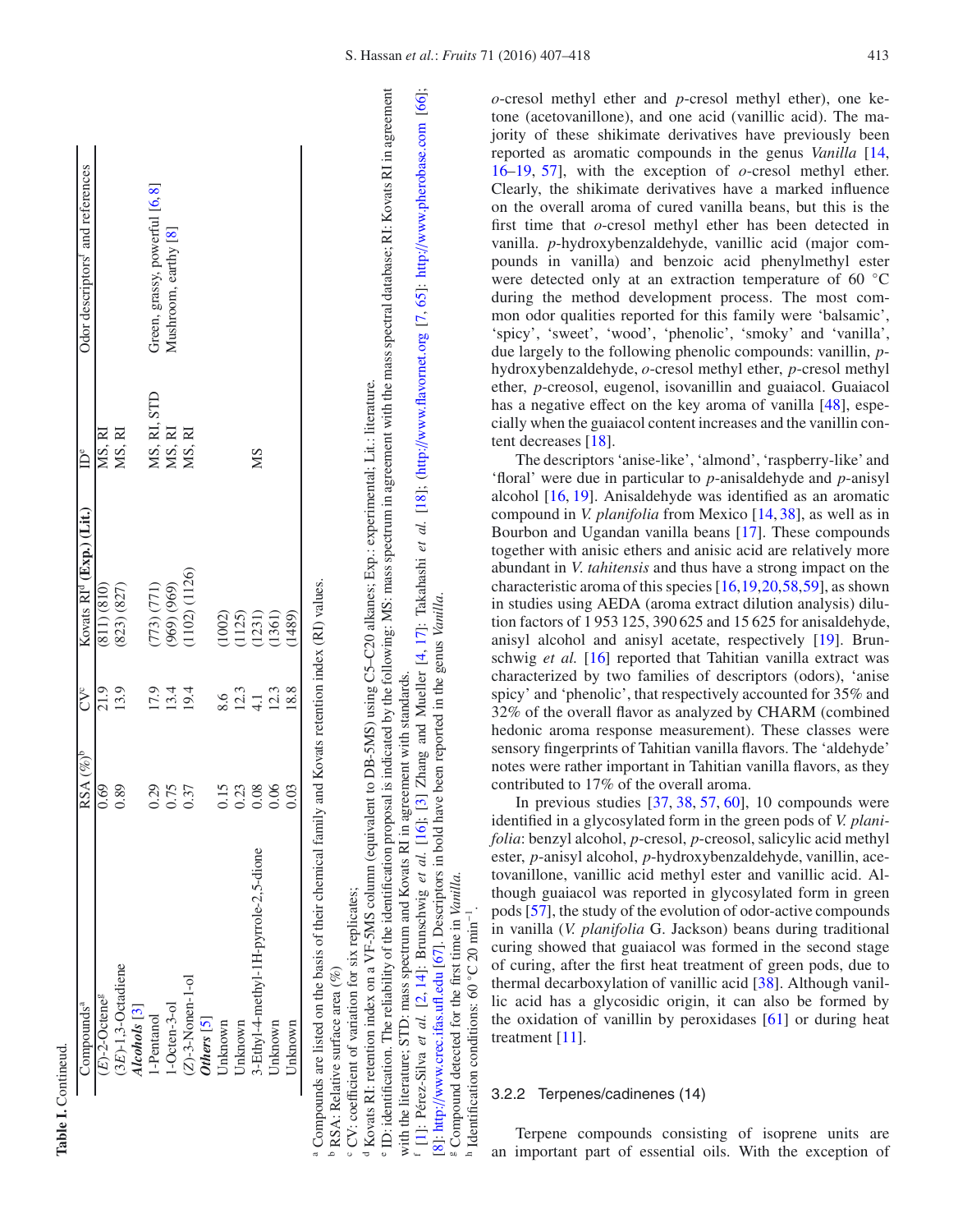<span id="page-7-0"></span>

<span id="page-7-1"></span>**Figure 1.** Vanillin HS–SPME–GC/MS extraction using CAR/PDMS fibre (extraction temperature: 40, 50 or 60 ◦C; extraction time: 20, 30 or 40 min).



**Figure 2.** Representative GC chromatogram of the volatiles in cured vanilla (*V. planifolia* G. Jackson), produced in Veracruz, Mexico. Peak numbers: 1: propanal; 2: Propanal, 2-methyl-; 3: 2-Pentanone; 4: Furan, 2-ethyl-; 5: Hexane, 2,4-dimethyl-; 6: Hexanal; 2,4-dimethyl; 7: 1,3-Octadiene; 8: Furfural; 9: Ethanone, 1-(2-methyl-1-cyclopenten-1-yl)-; 10: Butanoic acid, 3-methyl-; 11: Butanoic acid, 2-methyl-; 12: 1-Propanone, 1-(2-furanyl)-; 13: Furan, 2-butyl-; 14: Heptanal; 15: Hexanoic acid, methyl ester; 16: benzaldehyde; 17: Furan, 2-pentyl-; 18: D-Limonene; 19: 3-Octen-2-one; 20: Phenol, 4-methoxy-; 21: 3-Nonen-1-ol, (Z)-; 22: Octanoic acid, methyl ester; 23: Phenol, 2-methoxy-4-methyl-; 24: Salicylic acid methyl ester; 25: Safranal; 26: Nonanoic acid, methyl ester; 27: 1H-Pyrrole-2,5-dione, 3-ethyl-4-methyl; 28: Benzaldehyde, 4-methoxy-; 29: Cinnamic acid, methyl ester; 30: α-Cubebene; 31: Copaene; 32: Cinnamic acid, methyl ester, (E)-; 33: Vanillin.

*m*-menth-1-ene, all terpenes, namely monoterpenes (*p*cymene, d-limonene and  $\alpha$ -terpinene) and sesquiterpenes ( $\alpha$ bergamotene and  $\alpha$ -curcumene), identified and analyzed in the studied pods have already been reported in previous studies [\[17,](#page-9-21) [36\]](#page-10-24). In addition to the above terpenes, eight cadinenes were identified in vanilla, namely calamenene, α-calacorene, cadalene, α-cubebene, α-copaene, γ-muurolene, α-muurolene and  $\beta$ -cadinene.  $\alpha$ -Cubebene is reported for the first time in *V. planifolia.* Some compounds of this family have been identified in vanilla samples with mainly the following flavor attributes: 'fresh', 'citrus-like', 'lemony', 'herb' and 'wood'. Cadelene was identified in *V. planifolia* samples from Bourbon and Uganda as an aromatic compound with the descriptors 'herbal' and 'savory', as reported by Zhang and Mueller [\[17](#page-9-21)].

## 3.2.3 Furan derivatives (12)

Twelve furans were identified, of which 2-[(2*E*)-2 pentenyl] furan, 2-[(1*E*)-1-pentenyl] furan and 6-(5-methylfuran-2-yl)-hexan-2-one have not previously been reported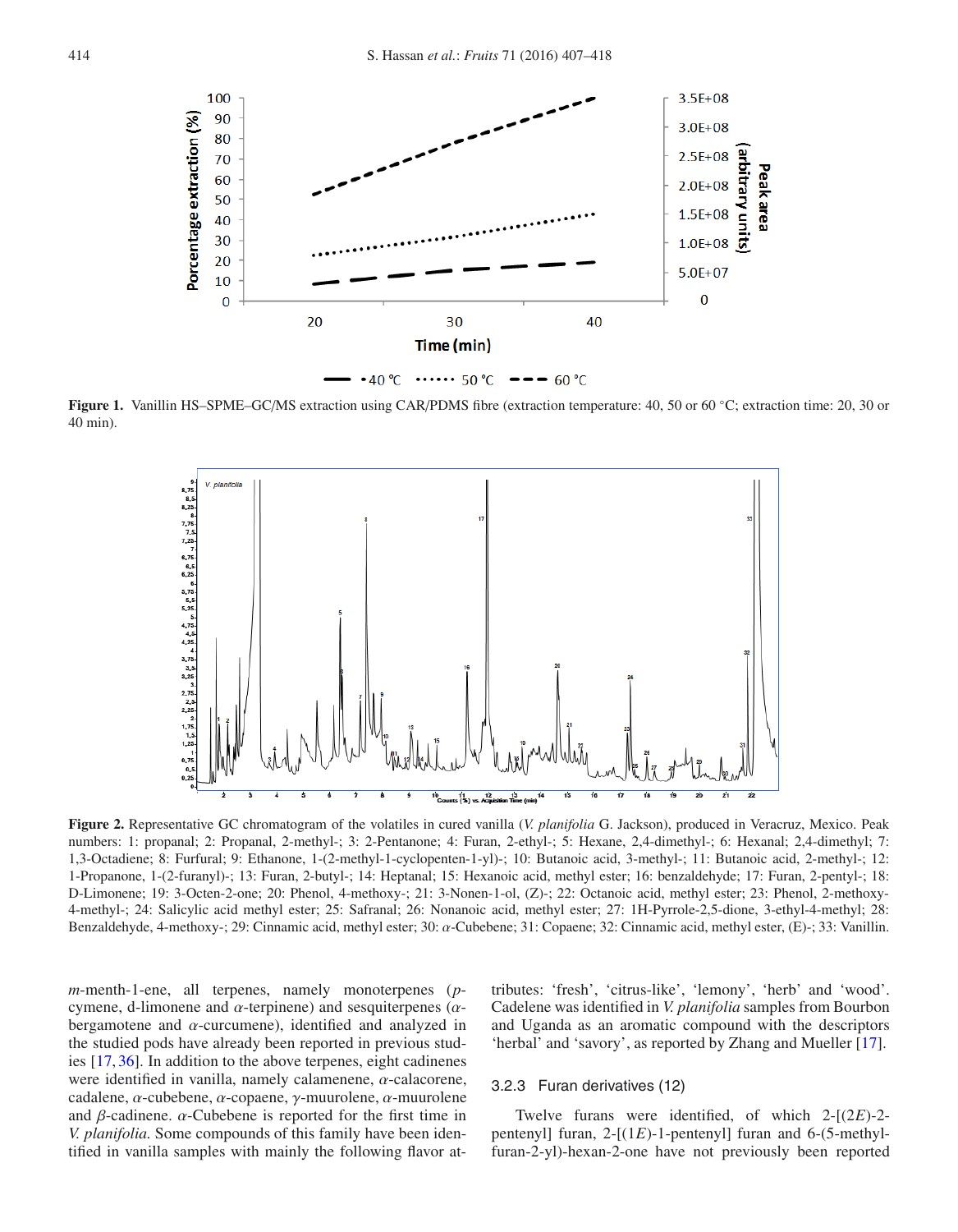in vanilla. Dihydroactinidiolide is also reported here for the first time in *V. planifolia*, as this furan has been reported only in *<sup>V</sup>*. *tahitensis*, by Da Costa and Pantini [\[59\]](#page-11-3). The aromatic compounds of this family reported in *V. planifolia* include 2-furyl methyl ketone, 2-butylfuran and  $\gamma$ -nonanolactone [\[17,](#page-9-21)[18\]](#page-9-22). The flavor attributes described for these compounds were 'sweet', 'caramel-like', 'nutty', 'baked bread', 'almond', 'balsamic', 'creamy-fatty', 'coconut' and 'apricot-like'. According to the technical details provided by the flavor and fragrance manufacturer Givaudan, dihydroactinidiolide will confer a 'ripe, apricot, red fruit and wood' organoleptic character. Furans such as pyran (3-ethyl-4-methyl-1H-pyrrole-2,5-dione) can be formed by thermal degradation of sugars during pod curing, as in coffee and cocoa [\[62](#page-11-6)].

## 3.2.4 Esters (6), acids (7) and other compounds

The aliphatic esters group reported in this study was the fourth most abundant family of compounds identified in the analyzed samples; the 2-methyl-2-nonenoic acid methyl ester is reported for the first time. In a study by Sostaric *et al.* [\[25\]](#page-9-20) of alcoholic vanilla extract, PA fibre, which is more polar, gave better results than PDMS and CW/DVB for the extraction of vanillin and the esters ethyl benzoate, ethyl octanoate, ethyl nonanoate and methyl 3-phenyl-2-propenoate (cinnamic acid methyl ester). Cinnamic acid methyl ester was also identified in this study and was grouped in the shikimate derivatives section along with seven other esters. Zhang and Mueller [\[17\]](#page-9-21) identified octanoic acid methyl ester ('fruity', 'fatty') and nonanoic acid methyl ester ('oily', 'fatty', 'winey', 'slightly fruity') as aromatic compounds in *V. planifolia* extracts.

The acids grouped in this family corresponded to aliphatic acids with three to nine carbons and have been previously reported in *V. planifolia* and *<sup>V</sup>*. *tahitensis*. Among the aromatic compounds reported were 2-methylpropanoic acid, 3 methylbutanoic acid, 2-methylbutanoic acid, pentanoic acid and nonanoic acid, with mainly attributes such as 'buttery, cheese, oily and fatty' [\[14](#page-9-12), [16](#page-9-23)[–19\]](#page-9-13). Studies on the evaluation of volatiles in coffee showed that CAR/PDMS fibre extracts more aliphatic acids with four and five carbons, whereas acetic acid and propionic acid were extracted better with CW/DVB fibre [\[63\]](#page-11-7).

Among the four ketones identified, 1-(2-methyl-1 cyclopenten-1-yl)-ethanone is reported for the first time in *V. planifolia*. Hexahydrofarnesyl acetone could be detected only at  $60^{\circ}$ C for 20 min.

Four aliphatic aldehydes (propanal, 2-methlypropanal, hexanal and heptanal) and one cyclic aldehyde (safranal) were identified. Although all these compounds have already been reported in vanilla, only hexanal was reported as an aromatic in *<sup>V</sup>*. *tahitensis*, with the generation of 'green and fruity' attributes [\[16](#page-9-23)]. The poor levels of these compounds may be due to the extraction competition between them and vanillin. In fact, they all have similar chemistry, and vanillin is present at high concentrations (1.4%), in comparison with the very low concentrations of these aldehydes in vanilla. Studying the aromatic profile of vanilla pods from organic solvent extraction allowed a greater number of compounds of this family to be identified [\[14,](#page-9-12) [16](#page-9-23), [17,](#page-9-21) [38\]](#page-10-21).

## 3.2.5 Hydrocarbons (4) and alcohols (3)

Only four hydrocarbons were identified in the present study, which are reported for the first time in *V. planifolia*: isomers (*Z*) and (*E*) of 2-octene, (3*E*)-1,3-Octadiene and 2,4-dimethylhexane. However, various aliphatic hydrocarbons have already been reported in the literature [\[14,](#page-9-12) [17,](#page-9-21) [33,](#page-10-7) [36](#page-10-24), [38](#page-10-21)]. Thus, Ramaroson-Raonizafinimanana *et al.* [\[27](#page-10-1)] identified 25 *n*-alkanes, 17 branched alkanes and 12 alkenes in three vanilla bean species: *V. fragrans*, *V. madagascariensis* and *<sup>V</sup>*. *tahitensis*. Because of the chemical nature of hydrocarbons, a nonpolar fibre such as PDMS would be more suitable for their extraction  $[54, 63, 64]$  $[54, 63, 64]$  $[54, 63, 64]$  $[54, 63, 64]$  $[54, 63, 64]$ .

Three aliphatic alcohols were identified, including 2,4 dimethylpentan-3-ol, which is reported for the first time in vanilla. Few volatiles belonging to this family were extracted in comparison with the other groups, perhaps because of the type of fibre used (CAR/PDMS). According to Kataoka *et al.* [\[54\]](#page-10-16), PA fibre is more effective for alcohols and phenols. Indeed, in the preliminary trials for fibre selection (data not shown), PA fibre also allowed the identification of volatile phenols listed in the shikimate derivatives section (vanillin and guaiacol, among others) as well as alcohols (benzyl alcohol and *p*-anisyl alcohol). However, mixed-coating fibres increase holding capacity because each coating has the effect of enhancing adsorption and distribution in the stationary phase; hence PDMS/DVB and CAR/DVB fibres can be used for the extraction of more polar volatiles with low molecular weight [\[54](#page-10-16)]. Because of the sensitivity and selectivity of CAR/PDMS fibre, it was selected for the analysis of the studied vanilla samples to extract shikimate derivatives, which include some phenols and alcohols [\[63](#page-11-7)].

# **4 Conclusion**

A headspace solid-phase microextraction technique combined with gas chromatography-mass spectrometry was successfully applied to detect 81 volatiles, of which 77 were identified, in cured vanilla (*Vanilla planifolia* G. Jackson) beans originating from the state of Veracruz, Mexico. Of those compounds, 21 were shikimate derivatives, 14 were terpenes/cadinenes, 12 were furan derivatives, 6 were esters, 7 were acids, 4 were ketones, 5 were aldehydes, 4 were hydrocarbons, 3 were alcohols and 1 was a pyrrole. A total of 31 volatiles have already been reported as aroma-active compounds in cured beans of *V. planifolia* and *<sup>V</sup>*. *tahitensis*. However, to our knowledge, 11 of these aromatic compounds have not previously been detected in vanilla beans. The proposed semi-quantitative HS–SPME–GC/MS method has the potential to be used in routine analysis of volatiles in vanilla beans, in order to evaluate rapidly the different profiles that may have been produced in cured vanilla beans depending on their origin and curing process. This method allows detection of the major volatile compounds which have already been recognized in previous work as aromatic compounds.

*Acknowledgements.* This project was funded by the Instituto Tecnológico de Tuxtepec in Mexico. The authors are grateful to the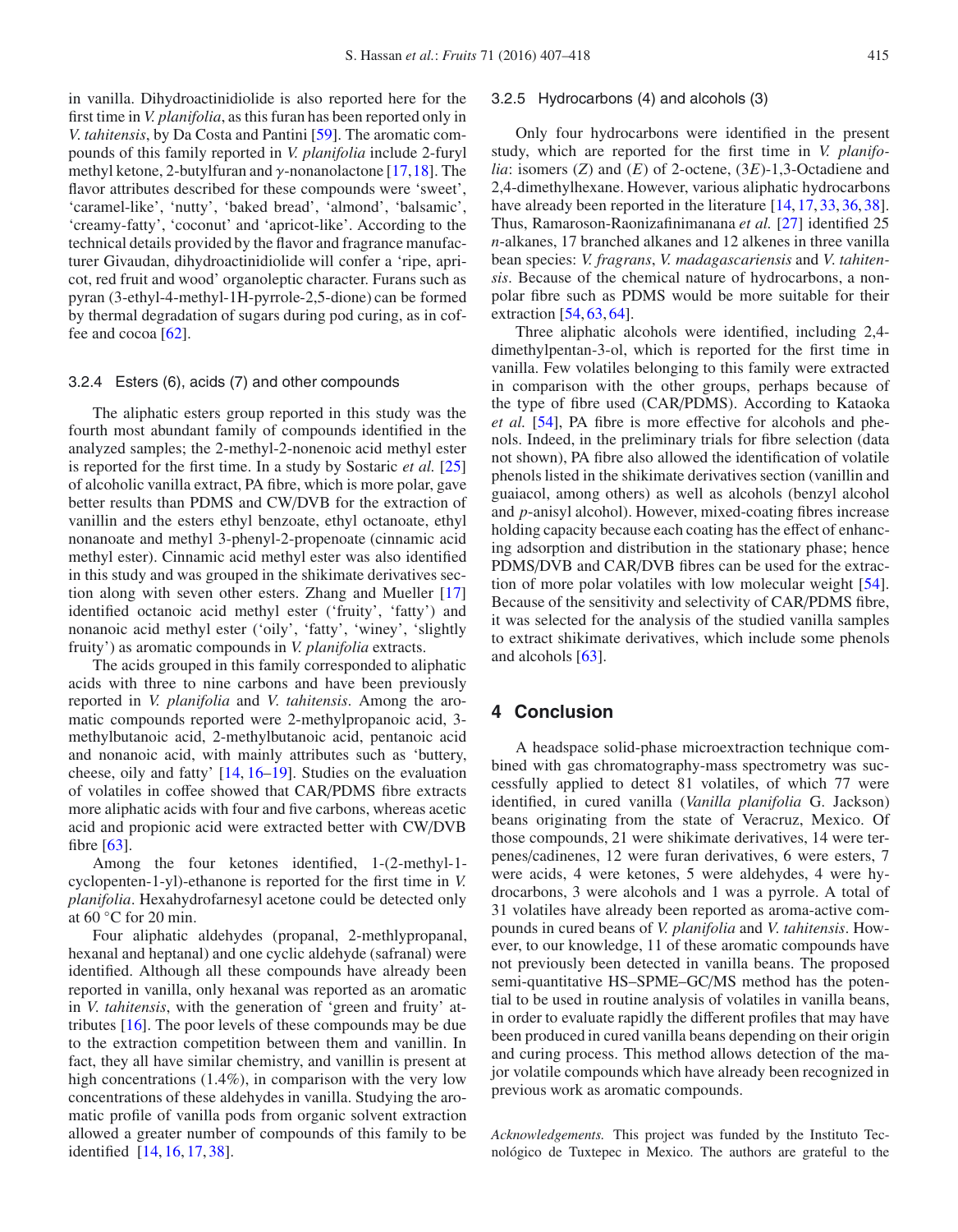Sistema Nacional de Recursos Fitogenéticos (SINAREFI-SNICS-SAGARPA) for financial support, and to Desarrollo Agroindustrial Gaya, S.A. de C.V. for providing vanilla bean samples, which made this research possible. They also wish to thank Jacinthe Fortin sincerely for her valuable discussions and advice concerning this project.

**Resumen – Introducción.** La microextracción en el espacio de cabeza en fase sólida acoplada a la cromatográfia de gasesespectrometría de masas (HS-SPME-CG/MS) fue usada para la identificación de compuestos volátiles en vainas de vainilla beneficiada (*Vanilla planifolia* G. Jackson) originarias del estado de Veracruz, México. **Materiales y métodos.** Un lote de 6 kg de la producción del año 2012 fue estudiado. Una fibra de Carboxen/polydimethylsiloxane (85 µm) fue seleccionada porque mostró una alta capacidad en la extracción de compuestos volátiles detectados. **Resultados y discusión.** Un total de 81 compuestos volátiles fueron detectados, de los cuales 77 fueron identificados comparando sus espectros de masas y sus tiempos de retención con los de los compuestos puros empleados como patrones de referencia inyectados y/o buscados en la Base de Datos de la Biblioteca del Instituto Nacional de Referencias y de Tecnología en Espectros de Masas. Entre los compuestos dentificados, 21 fueron derivados shikímicos, 14 terpenos/cadinenos, 12 derivados furanos, 6 ésteres, 7 ácidos, 4 cetonas, 5 aldehídos, 4 hidrocarburos, 3 alcoholes y 1 pirrol. **Conclusión.** Un total de 31 volátiles han sido reportados previamente como compuestos activos olfativamente en el aroma de las vainas curadas de *V. planifolia* and *V. tahitensis.* Sin embargo, 11 compuestos volátiles se reportan por primera vez en este estudio.

**Palabras clave:** México / vainilla / *Vanilla planifolia* / compuesto aroma / compuesto volátil

## <span id="page-9-0"></span>**References**

- [1] Bythrow D., Vanilla as a Medicinal Plant, Semin. in Integr. Med. 3 (2005) 129–131.
- <span id="page-9-1"></span>[2] Gassenmeier K., Riesen B., Magyar B., Commercial quality and analytical parameters of cured vanilla beans (*Vanilla planifolia*) from different origins from the 2006-2007 crops, Flavour Frag. J. 23 (2008) 194–201.
- <span id="page-9-2"></span>[3] Soto-Arenas M.A., Dressler R.L., A revision of the Mexican and Central American species of *Vanilla* plumier ex Miller with a characterization of their ITS region of the nuclear ribosomal DNA, Lankesteriana 9 (2010) 285–354.
- <span id="page-9-3"></span>[4] Hágsater E., Soto-Arenas M.A., Salazar C.G.A., Jiménez M.R., López R.M.A., Dressler R.L., Las orquídeas de México: Orquídeas y gente del Instituto Chinoín. México, D.F., 2005, pp. 38–71.
- <span id="page-9-24"></span>[5] Dunphy P., Bala K., Review: A flavor of vanilla. Aroma, taste and mouthfeel, Perfum. Flavor. 35 (2010) 42–48.
- <span id="page-9-4"></span>[6] Hernández Hernández J., Lubinsky P., Vanilla Production in Mexico, in: Odoux E., Grisoni M. (Eds.), Vanilla: Medicinal and Aromatic Plants - Industrial Profiles, CRC Press/Taylor & Francis, Boca Raton, FL, 2010.
- <span id="page-9-5"></span>[7] BBC MUNDO (2016). http://[www.bbc.com](http://www.bbc.com/mundo/noticias/2016/04/160331_vainilla_precio_alza_finde_dv)/mundo/noticias/ 2016/04/[160331\\_vainilla\\_precio\\_alza\\_finde\\_dv](http://www.bbc.com/mundo/noticias/2016/04/160331_vainilla_precio_alza_finde_dv)
- <span id="page-9-6"></span>[8] Brownell R., Hogan C., May S., Nielsen C., Pennestri C., Roques D., Rosskam S., Todd H., The State of Vanilla:

Challenges and Opportunities, Perfum. Flavor. 34 (2009) 20– 22.

- <span id="page-9-7"></span>[9] Walton N.J., Mayer M.J., Narbad A., Vanillin, Phytochemistry 63 (2003) 505–515.
- <span id="page-9-8"></span>[10] Shyamala B.N., Naidu M., Sulochanamma G., Srinivas P., Studies on the antioxidant activities of natural vanilla extract and its constituent compounds through *in vitro* models, J. Agric. Food Chem., 55 (2007) 7738–7743.
- <span id="page-9-9"></span>[11] Mourtzinos I., Konteles S., Kalogeropoulos N., Karathanos V.T., Thermal oxidation of vanillin affects its antioxidant and antimicrobial properties, Food Chem. 114 (2009) 791–797.
- <span id="page-9-10"></span>[12] Palama T.L., Khatib A., Hae C.Y., Payet B., Fock-Bastide I., Verpoorte R., Kodja H., Metabolic changes in different developmental stages of *Vanilla planifolia* pods, J. Agric. Food Chem. 57 (2009) 7651–7658.
- <span id="page-9-11"></span>[13] Ramachandra S., Ravishankar G.A., Review: Vanilla Flavor: Production by conventional and biotechnological routes, J. Sci. Food Agric. 80 (2000) 289–304.
- <span id="page-9-12"></span>[14] Pérez-Silva A., Odoux E., Brat P., Ribeyre F., Rodriguez-Jimenes G., Robles-Olvera V., García A., Günata Z., GC–MS and GC–Olfactometry analysis of aroma compounds in a representative organic aroma extract from cured vanilla (*Vanilla planifolia* G. Jackson) beans, Food Chem. 99 (2006) 728–735.
- <span id="page-9-17"></span>[15] Dunphy P., Bala K., The quality of cured vanilla beans. Flavor and sensory attributes and mouthfeel, Perfum. Flavor. 36 (2011) 38–50.
- <span id="page-9-23"></span>[16] Brunschwig C., Senger-Emonnot P., Aubanel M.-L., Pierrat A., George G., Rochard S., Raharivelomanana P., Odor-active compounds of Tahitian vanilla flavor, Food Res. Int. 46 (2012) 148– 157.
- <span id="page-9-21"></span>[17] Zhang S., Mueller C., Comparative analysis of volatiles in traditionally cured Bourbon and Ugandan vanilla bean (*Vanilla planifolia*) extracts, J. Agric. Food Chem. 60 (2012) 10433–10444.
- <span id="page-9-22"></span>[18] Takahashi M., Inai Y., Miyazawa N., Kurobayashi Y., Fujita A., Key odorants in cured Madagascar vanilla beans (Vanilla planifolia) of differing bean quality, Biosci. Biotechnol. Biochem. 77 (2013) 606–611.
- <span id="page-9-13"></span>[19] Takahashi M., Inai Y., Miyazawa N., Kurobayashi Y., Fujita A., Identification of the key odorants in Tahitian cured vanilla beans (*Vanilla tahitensis*) by GC-MS and an aroma extract dilution analysis, Biosci. Biotechnol. Biochem. 77 (2013) 601–605.
- <span id="page-9-14"></span>[20] Ranadive A.S., Inside look: Chemistry and biochemistry of vanilla flavor, Perfum. Flavor. 31 (2006) 38–44.
- <span id="page-9-15"></span>[21] Van Dyk S., Holford P., Subedi P., Walsh K., Williams M., McGlasson W.B., Determining the harvest maturity of vanilla beans, Sci. Hortic. 168 (2014) 249–257.
- <span id="page-9-16"></span>[22] Odoux E., Changes in vanillin and glucovanillin concentrations during the various stages of the process traditionally used for curing *Vanilla fragrans* in Réunion, Fruits 55 (2000) 119–125.
- <span id="page-9-18"></span>[23] Dunphy P., Bala K., Vanilla Curing. The senescent decline of a ripe vanilla bean and the birth of vanillin, Perfum. Flavor. 34 (2009) 34–40.
- <span id="page-9-19"></span>[24] Van Dyk S., McGlasson W.B., Williams M., Gair C., Influence of curing procedures on sensory quality of vanilla beans, Fruits 65 (2010) 387–399.
- <span id="page-9-20"></span>[25] Sostaric T., Boyce M.C., Spickett E.E., Analysis of the volatile components in vanilla extracts and flavorings by Solid-Phase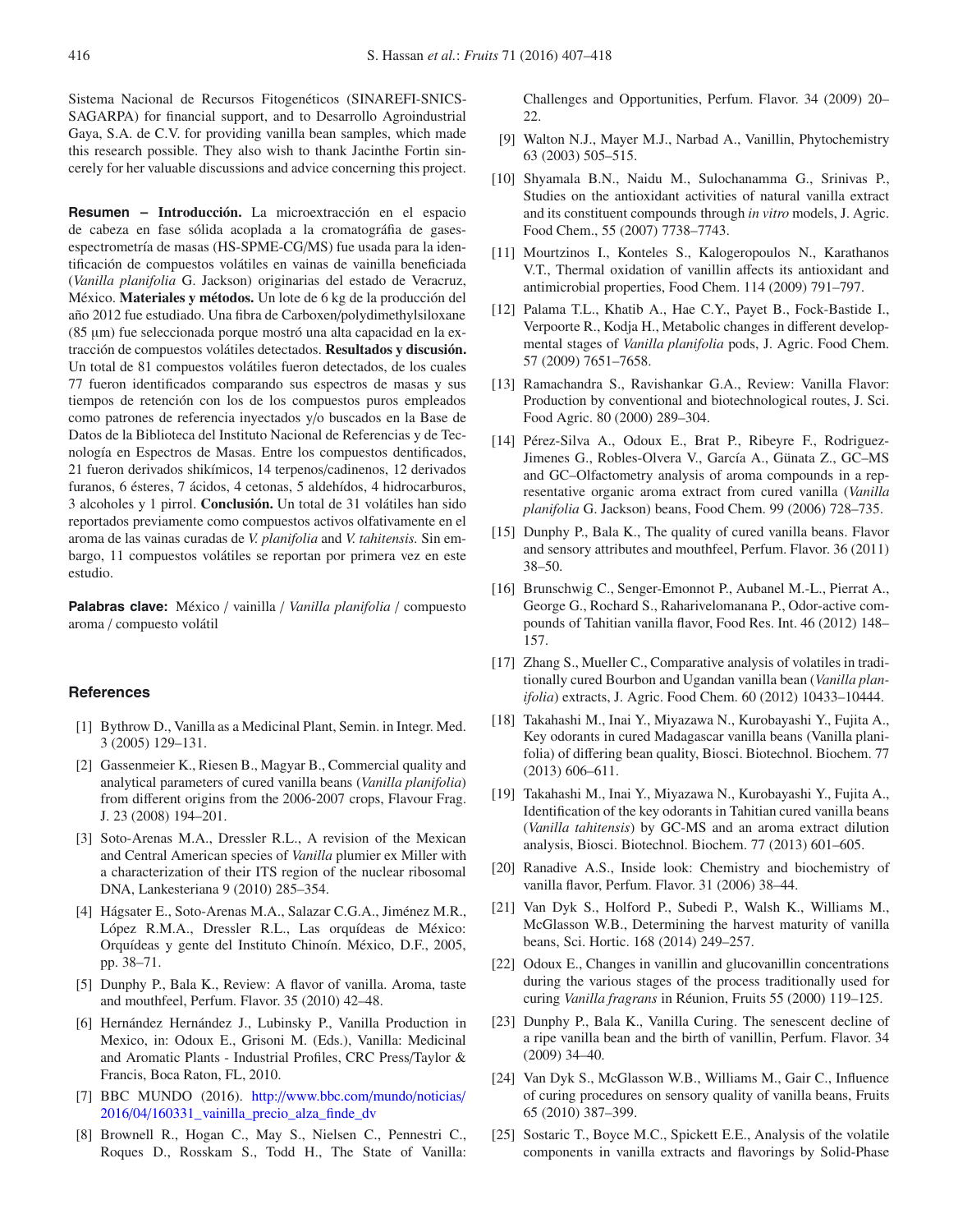Microextraction and Gas Chromatography, J. Agric. Food Chem. 48 (2000) 5802–5807.

- <span id="page-10-0"></span>[26] Sinha A.K., Sharma U.K., Sharma N., A comprehensive review on vanilla flavor: Extraction, isolation and quantification of vanillin and others constituents, Int. J. Food Sci. Nutr. 59 (2008) 299–326.
- <span id="page-10-1"></span>[27] Ramaroson-Raonizafinimanana B., Gaydou E.M., Bombarda I., Hydrocarbons from three Vanilla bean species: *V. fragrans*, *V. madagascariensis*, and *V. tahitensis*, J. Agric. Food Chem. 45 (1997) 2542–2545.
- <span id="page-10-2"></span>[28] Taylor S., Improved determination of vanillin and related phenolic components in vanilla (*Vanilla fragrans* (Salisb.) Ames) by High-Performance Liquid Chromatography, Flavour Fragr. J. 8 (1993) 281–287.
- <span id="page-10-3"></span>[29] De Jager L.S., Perfetti G.A., Diachenko G.W., Comparison of Headspace-SPME-GC–MS and LC–MS for the detection and quantification of coumarin, vanillin, and ethyl vanillin in vanilla extract products, Food Chem. 107 (2008) 1701–1709.
- <span id="page-10-4"></span>[30] Galletto W.G., Hoffman P.G., Some benzyl ethers present in the extract of vanilla (*Vanilla planifolia*), J. Agric. Food Chem. 26 (1978) 195–197.
- <span id="page-10-5"></span>[31] Bütehorn U., Pyell U., Micellar Electrokinetic Chromatography as a screening method for the analysis of vanilla flavor ings and vanilla extracts, J. Chromatogr. A. 736 (1996) 321–332.
- <span id="page-10-6"></span>[32] Gassemeier K., Binggeli E., Kirsch T., Otiv S., Modulation of the  ${}^{13}C/{}^{12}C$  ratio of vanillin from vanilla beans during curing, Flavour Fragr. J. 28 (2013) 25–29.
- <span id="page-10-7"></span>[33] Adedeji J., Hartman T.G., Ho C.-T., Flavor characterization of different varieties of vanilla beans, Perfum. Flavor. 18 (1993) 25–33.
- [34] Gatfield I., Reiß I., Krammer G., Schmidt C.O., Kindel G., Bertram H.-J., Divanillin: Novel taste-active component of fermented vanilla beans, Perfum. Flavor. 31 (2006) 18–20.
- [35] Hartman T.G., Karmas K., Chen J., Shevade A., Deagro M., Hwang H-I., Determination of vanillin, other phenolic compounds, and flavors in vanilla beans in: Ho C.-T., Lee C.Y., Huang M.-T. (Eds), Phenolic compounds in food and their effects on health I: Analysis, occurrence, and chemistry, ACS Symposium Series 506, Washington, 1992.
- <span id="page-10-24"></span>[36] Klimes I., Lamparsky D., Vanilla volatiles – A comprehensive analysis, Int. Flavours Food Addit. 7 (1976) 272–291.
- <span id="page-10-23"></span>[37] Kanisawa T., Flavor development in vanilla beans, Kouryou. 180 (1993) 113–123.
- <span id="page-10-21"></span>[38] Pérez-Silva A., Günata Z., Lepoutre J-P., Odoux E., New insight on the genesis and fate of odor-active compounds in vanilla beans (*Vanilla planifolia* G. Jackson) during traditional curing, Food Res. Int. 44 (2011) 2930–2937.
- [39] Vidal J.P., Fort J.J., Gaultier P., Richard H., Vanilla aroma extraction by dense carbon dioxide, Sci. Alim. 9 (1989) 89–100.
- <span id="page-10-8"></span>[40] Werkhoff P., Güntert M., Identification of some ester compounds in bourbon vanilla beans, Lebens. Wiss. Technol. 30 (1997) 429–431.
- <span id="page-10-9"></span>[41] Arthur C.L., Pawliszyn J., Solid Phase Microextraction with thermal desorption using fused silica optical fibers, Anal. Chem. 62 (1990) 2145–2148.
- [42] Bojko B., Cudjoe E., Gómez-Ríos G.A., Gorynski K., Jiang R., Reyes-Garcés N., Pawliszyn J., SPME – Quo vadis?, Anal. Chim. Acta. 750 (2012) 132–151.
- <span id="page-10-18"></span>[43] Januszkiewicz J., Sabik H., Azarnia S., Lee B., Optimization of headspace solid-phase microextraction for the analysis of specific flavors in enzyme modified and natural Cheddar cheese using factorial design and response surface methodology, J. Chromatogr. A. 1195 (2008) 16–24.
- [44] Jeleń H.H., Majcher M., Dziadas M., Microextraction techniques in the analysis of food flavor compounds. A review, Anal. Chim. Acta. 738 (2012) 13–26.
- [45] Pawliszyn J., Lee H.K., Mills G.A., Progress in sample extraction, TrAC, Trends Anal. Chem. 30 (2011) 1699–1701.
- [46] Risticevic S., Niri V.H., Vuckovic D., Pawliszyn J., Recent developments in solid-phase microextraction, Anal. Bioanal. Chem. 393 (2009) 781–795.
- <span id="page-10-10"></span>[47] Ulrich S., Martens J., Solid-Phase Microextraction with Capillary Gas-Liquid Chromatography and nitrogenphosphorus selective detection for the assay of antidepressant drugs in human plasma, J. Chromatogr. B: Biomed. Sci. Appl. 696 (1997) 217–234.
- <span id="page-10-11"></span>[48] Hoffman P., Harmon A., Ford P., Zapf M., Weber A., King S., Lentz K., Analytical approaches to vanilla quality and authentication in: Havkin-Frenkel D. (Ed),*Vanilla*: First International Congress, Carol Stream, IL: Allured Publishing, 2005, pp. 41– 49.
- <span id="page-10-12"></span>[49] Calabretti A., Campisi B., Procida G., Vesnaver R., Gabrielli L., Analysis of volatile compounds of *Vanilla planifolia* essential oil by using headspace solid-phase microextraction (SPME) In: Karloviæ D. (Ed.), Proceedings of the 5th Croatian Congress of Food Technologists, Biotechnologists and Nutritionists, Zagreb, Croatia, 2005, pp. 249–257.
- <span id="page-10-13"></span>[50] Pinho O., Pérès C., Ferreira I.M.P.L.V.O., Solid-Phase Microextraction of volatile compounds in 'Terrincho' ewe cheese: Comparison of different fibers, J. Chromatogr. A. 1011 (2003) 1–9.
- <span id="page-10-14"></span>[51] Marsili R.T., SPME–MS–MVA as an electronic nose for the study of off-flavors in milk, J. Agric. Food Chem. 47 (1999) 648–654.
- [52] Pawliszyn J., Solid Phase Microextraction: Theory and practice, Wiley-VCH. New York, 1997.
- <span id="page-10-15"></span>[53] Pérès C., Viallon C., Berdagué J.-L., Solid-Phase Microextraction-Mass Spectrometry: A new approach to the rapid characterization of cheeses, Anal. Chem. 73 (2001) 1030–1036.
- <span id="page-10-16"></span>[54] Kataoka H., Lord H.L., Pawliszyn J., Applications of Solid-Phase Microextraction in food analysis, J. Chromatogr. A. 880 (2000) 35–62.
- <span id="page-10-17"></span>[55] Prosen H., Zupančič-Kralj L., Solid-phase microextraction, TrAC, Trends Anal. Chem. 18 (1999) 272–282.
- <span id="page-10-19"></span>[56] Lorrain B., Ballester J., Thomas-Danguin T., Blanquet J., Meunier J. M., Le Fur Y., Selection of potential impact odorants and sensory validation of their importance in typical Chardonnay wines, J. Agric. Food Chem. 54 (2006) 3973–3981.
- <span id="page-10-20"></span>[57] Dignum M.J.W., Van Der Heijden R., Kerler J., Winkel C., Verpoorte R., Identification of glucosides in green beans of *Vanilla planifolia* Andrews and kinetics of vanilla βglucosidase, Food Chem. 85 (2004) 199–205.
- <span id="page-10-22"></span>[58] Brunschwig C., Collard F.X., Bianchini J.P., Raharivelomanana P. Evaluation of chemical variability of cured vanilla beans (*Vanilla tahitensis* and *Vanilla planifolia*), Nat. Prod. Commun. 4 (2009) 1393–1400.